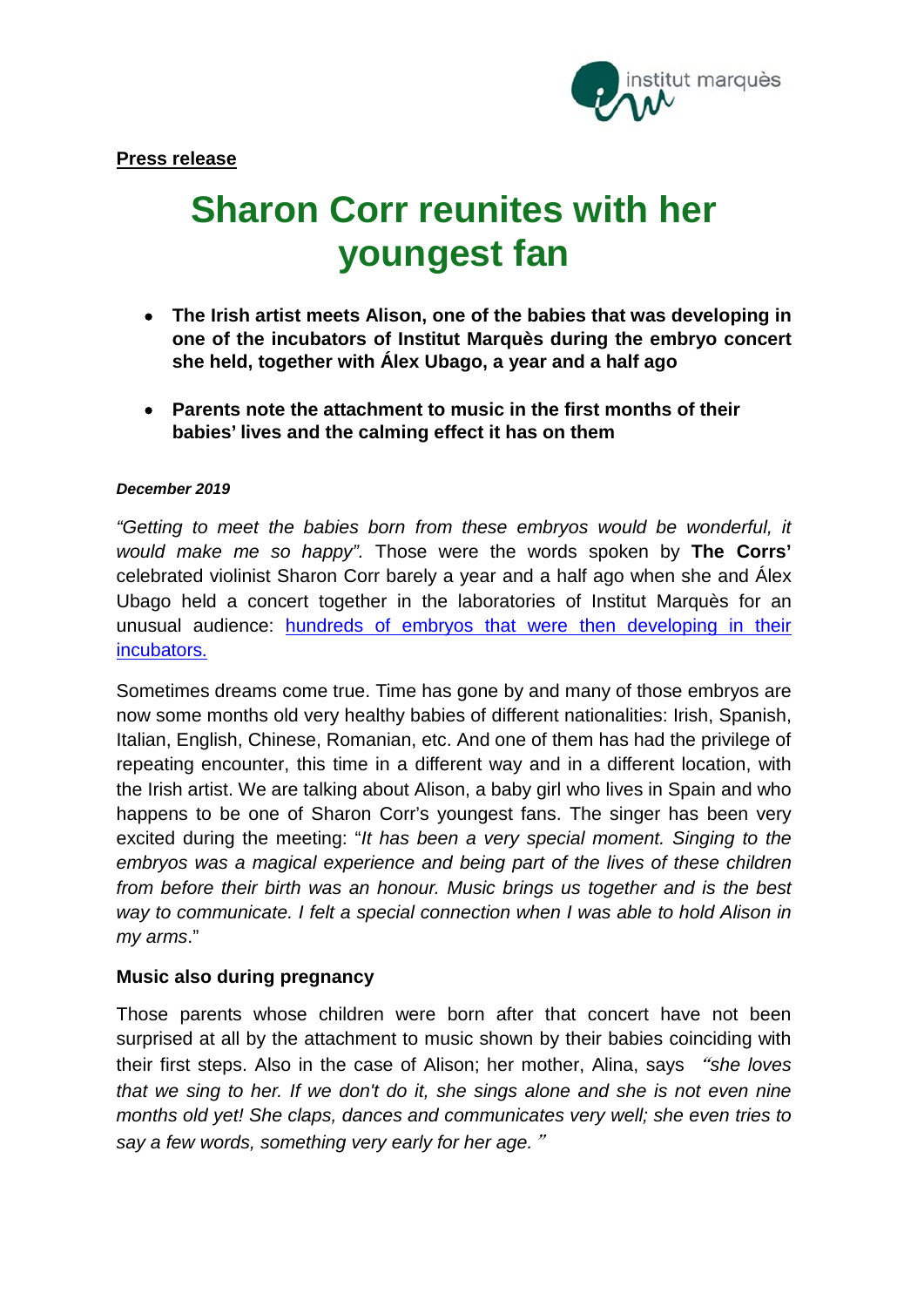

There are cases in which the musical pieces listened to during pregnancy have a calming effect that immediately stops tantrums. Many of those parents kept on playing music to their babies during pregnancy using [Babypod,](https://babypod.net/) a small intravaginal speaker. "*Sharon Corr will be one of their favourite singers when she grows up*", their parents agree.

# **An unforgettable concert**

[Institut Marquès,](http://www.institutmarques.ie/) world reference centre in Assisted Reproduction, hosted its last live embryo concert in 2018 in its laboratory in Barcelona. Sharon Corr and Álex Ubago performed exclusively for hundreds of embryos that were growing up in the incubators, not only for those in the Barcelona but, thanks to streaming, also for the ones in other locations (Clane in Ireland and Villa Salaria in Rome). Little Alison was one of them.

Studies carried out by Institut Marquès show that music vibrations increase the fertilisation rate of IVF cycles by 5% and improve the embryonic development. For this reason, the centre has created an innovative method that implements music in all embryo incubators.

The CEO of Institut Marquès, Dr Marisa López-Teijón explains that "*music is the most ancient form of communication among human beings. Communication through sounds, gestures and dances preceded spoken language. The first language was musical rather than verbal and it remains so. Instinctively we keep talking to babies with high pitch and melody because we know it's how they best understand us*".

Institut Marquès concerts for embryos, unique in the world, are framed in the centre's work on the benefits of music in foetal and embryo [development.](https://institutomarques.com/en/scientific-area/response-fetus-vaginal-music-2/) These studies were recognised by the University of Harvard with the Ig [Nobel](https://www.institutmarques.ie/news/news-2017/studies-music-renowned-massachusetts-institute-technology/) Prize in Obstetrics, an award that meant a recognition to the research, development and innovation work that Institut Marquès carries out to improve the treatments.

## **About Institut Marquès**

Institut Marquès, an award-winning international reference in its sector, is a Barcelona based centre of international standing in Gynaecology, Obstetrics and Assisted Reproduction with branches in Barcelona, London, Ireland (Dublin and Clane), Italy (Rome and Milan) and Kuwait.

The centre, with a wealth of experience in particularly difficult cases, helps people in more than 50 countries achieve their dream of parenthood. Institut Marquès offers the highest pregnancy success rates, with 91% per cycle in IVF with egg donation.

Leader in innovation, it conducts an important line of research on the benefits of music in the early stages of life, foetal stimulation and the male role in assisted reproduction treatments.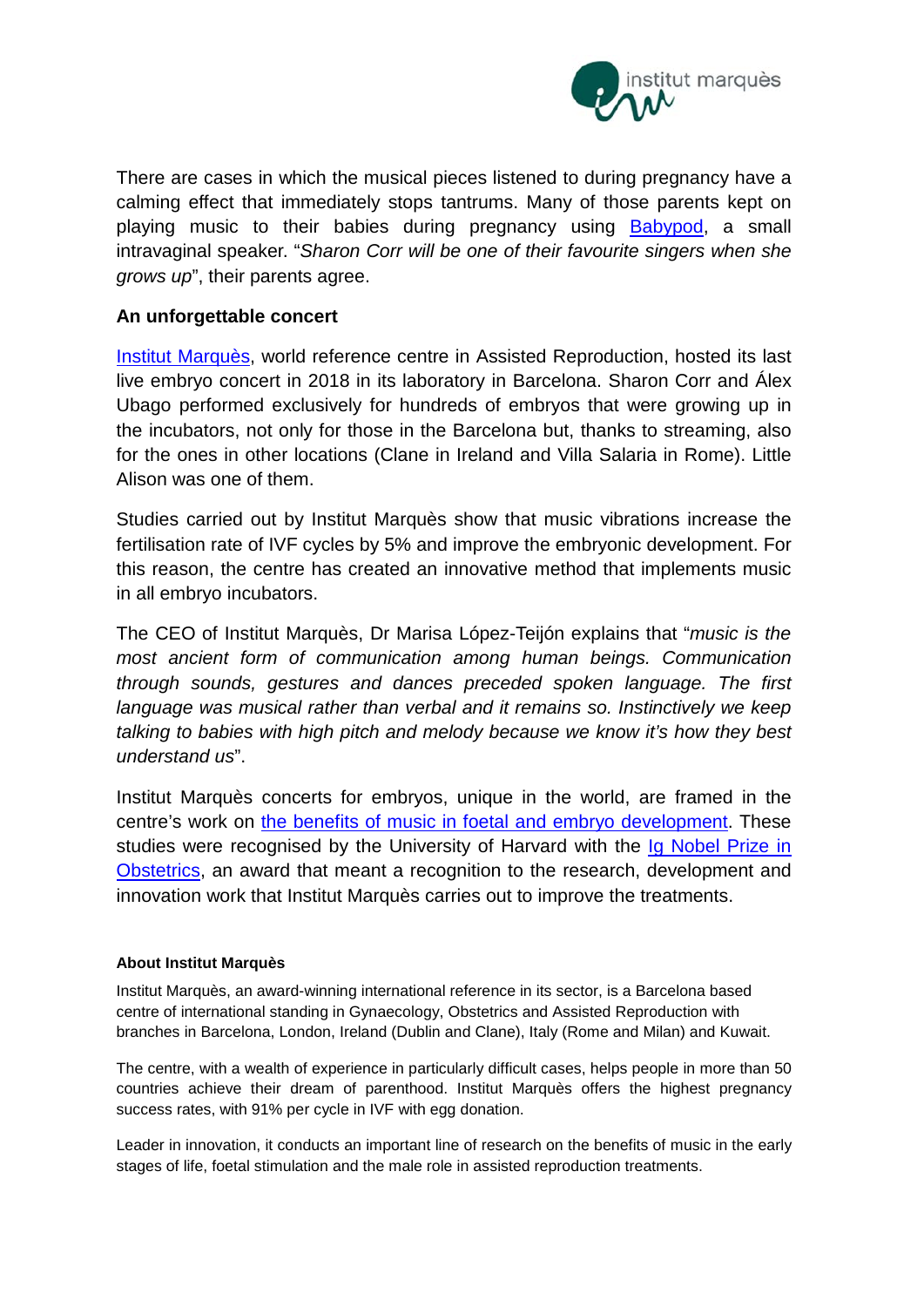

Institut Marquès is also involved in the research of the relationship between chemical toxins and fertility, taking part in many initiatives that support the defense of the environment. In 2018 it started its Corporate Social Responsibility project, "The Forest of Embryos". For every child born with the help of assisted reproduction treatments, a tree is planted. Institut Marquès also supports the manifesto "Citizens for Science in Pesticide Regulation", a coalition of civil society, institutions, scientists and legal experts that demands a reform on the use of pesticides in the European Union.

#### **Useful links:**

Music and fertilisation:

[Sharon Corr & Álex Ubago's concert at Institut Marquès video](https://youtu.be/5nppuGcVPzQ)

[Sharon Corr & Álex Ubago's concert at Institut Marqu](https://www.institutmarques.ie/wp-content/uploads/2018/05/InstitutMarqu%C3%A8s_Concierto-CorrUbagoENG-1.pdf)ès press release

Fertility experiences – [Music enhances In Vitro Fertilisation](http://www.fertility-experiences.com/music-enhances-in-vitro-fertilisation/)

[IVF to the Beat of the Music. We Have Made our Embryos Dance](http://www.fertility-experiences.com/ivf-to-the-beat-of-the-music-we-have-made-our-embryos-dance/)

Music and foetal stimulation:

[The story of a discovery \(1\)](http://www.fertility-experiences.com/the-story-of-a-discovery/)

[The Story of a Discovery \(2\) –](http://www.fertility-experiences.com/the-story-of-a-discovery-2-the-first-tests-continue/) The first tests continue

[The Story of a Discovery \(3\) –](http://www.fertility-experiences.com/the-story-of-a-discovery-3-the-scientific-research-starts/) The scientific research starts

[The Story of a Discovery \(4\) The results of the first study](http://www.fertility-experiences.com/the-story-of-a-discovery-4-the-results-of-the-first-study/)

The Story of a Discovery (5) – [What do we think can be heard inside the uterus?](http://www.fertility-experiences.com/the-story-of-a-discovery-5-what-do-we-think-can-be-heard-inside-the-uterus/)

#### Scientific studies:

[Discovery in the area of fetal stimulation through intravaginal music](https://institutomarques.com/en/scientific-area/response-fetus-vaginal-music-2/)

[Discover the fetuses' reaction whith some musics](https://institutomarques.com/en/scientific-area/response-fetus-vaginal-music-2/discover-the-fetuses-reaction-whith-some-musics/)

[Fetal facial expression in response to intravaginal music emission](http://journals.sagepub.com/doi/abs/10.1177/1742271X15609367?journalCode=ultb)

Babypod:

<https://babypod.net/en/>

**For further press information:**

*Institut Marquès Barcelona +34 93 285 82 16*